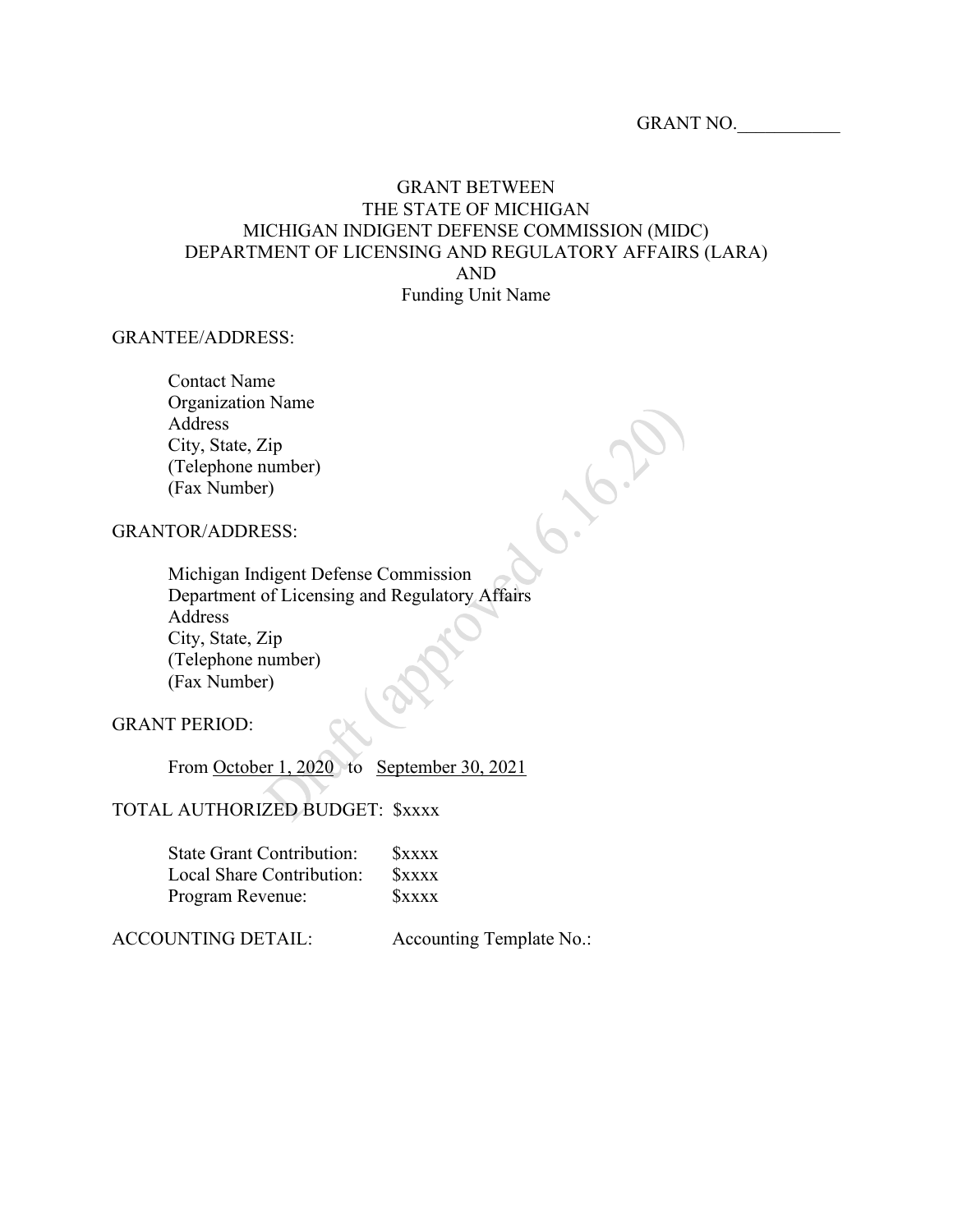## **GRANT**

This is Grant # This is Grant # between the Michigan Indigent Defense Commission (MIDC) (Grantor), and (Insert name of Grantee) (Grantee), subject to terms and conditions of this grant agreement (Agreement).

## **1.0 Statement of Purpose**

The purpose of this Grant is to provide funding to assist the Grantee to comply with the Compliance Plan and Cost Analysis approved by the MIDC for the provision of indigent criminal defense services through the Standards approved by LARA on May 22, 2017, and the process described in the Michigan Indigent Defense Act. The funding for this grant is contingent upon an appropriation by the legislature that is signed by the Governor. Consistent with the MIDC Act, in the event that the funds appropriated apply to less than all of the minimum standards, the funding unit will not be required to fully comply with all of the minimum standards. In the event that an appropriation is insufficient to fully fund this grant, the amount of the grant will be reduced by the Grantor and the funding unit will not be required to fully comply with the minimum standards the original approved grant was designed to allow.

#### **1.1 Definitions**

- A. Budget means a detailed statement of estimated costs consistent with the Grantee's approved Cost Analysis and required to implement the Compliance Plan.
- B. Budget Category means the aggregate of all funds in each of the high level categories within Attachment B to the funding unit's grant budget.
- C. Compliance Plan is the plan submitted by the local funding unit and approved by the MIDC that specifically addresses how the Grantee shall meet the approved minimum standards established by the MIDC.
- D. Cost Analysis is a statement of the types of expenditures and funding necessary to bring Grantee's indigent defense system into compliance with the approved minimum standards established by the MIDC, including a statement of the funds in excess of the Grantee's local share as defined under the MIDC Act and as outlined in the Compliance Plan.
- E. MIDC Act means the Michigan Indigent Defense Commission Act, Public Act 93 of 2013, MCL 780.991 *et seq* as amended, enacted for the purpose of creating the Michigan Indigent Defense Commission and creating minimum standards for the local delivery of indigent criminal defense services that meet the constitutional requirements for the effective assistance of counsel.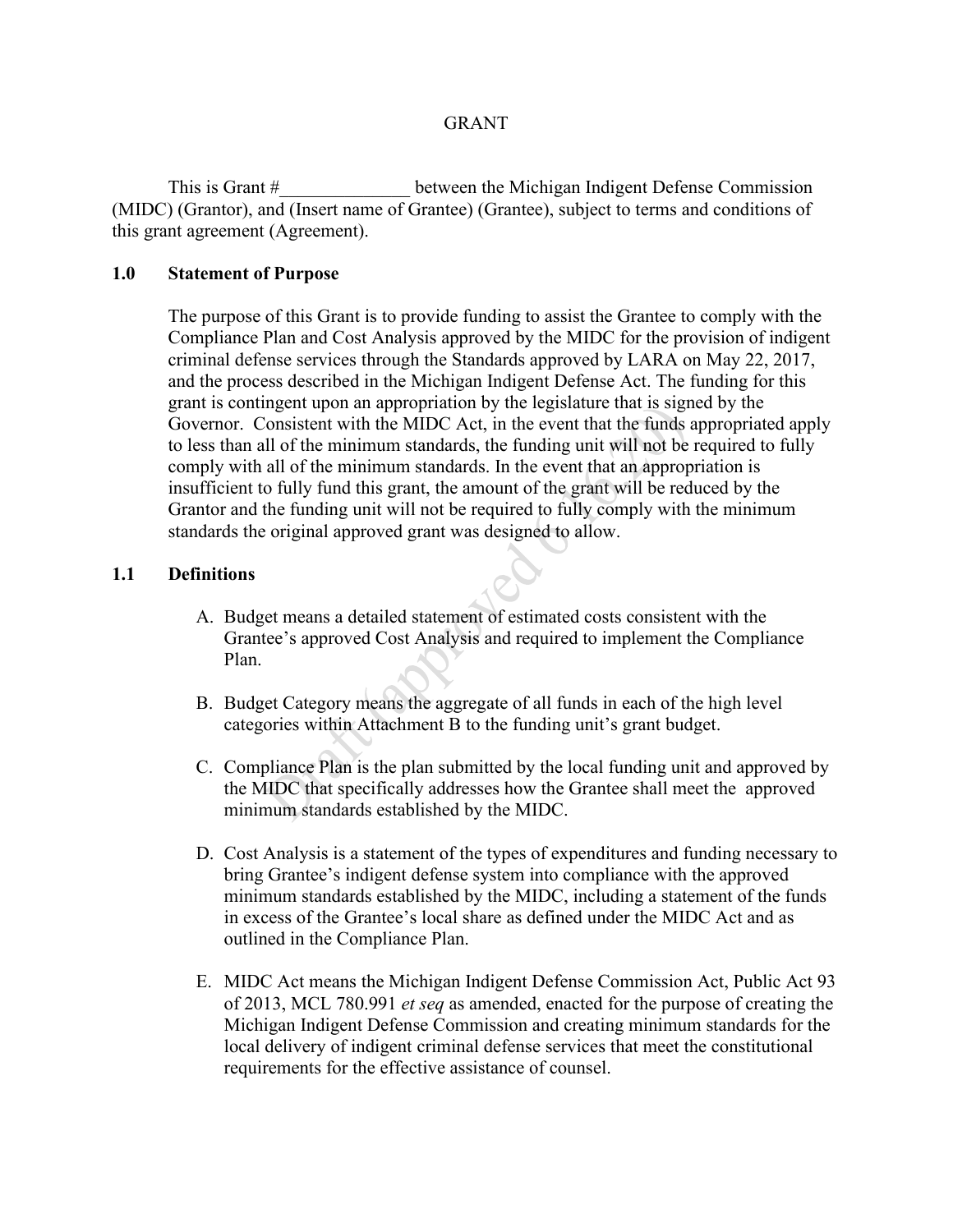- F. MIDC means the Michigan Indigent Defense Commission.
- G. Subgrantee means a governmental agency or other legal entity to which an MIDC subgrant is awarded by the Grantee. Attorneys representing indigent defendants, including both public defenders and attorneys contracted to represent indigent defendants, public defender office employees, judges, magistrates, court personnel, and professional service contract vendors shall not be considered subgrantees.
- H. "Substantial Change" to a Compliance Plan is a change to the plan or cost analysis that alters the method of meeting the objectives of the standard(s) in the approved plan.

# **1.2 Statement of Work**

The Grantee agrees to undertake, perform and complete the services described in its approved Compliance Plan and in accordance with the Michigan Indigent Defense Act, MCL 780.991*et seq,* , specifically Standards 1 through 4. The Parties to this Agreement enter into this Agreement to facilitate the process described in the MIDC Act, which controls or supersedes any terms of this Agreement. Consistent with the Act and when applicable, an indigent criminal defense system shall comply with the terms of the grant in bringing its system into compliance with the minimum standards established by the MIDC within 180 days after receiving funds from the MIDC. Grantee may exceed 180 days for compliance with a specific item needed to meet minimum standards as set forth in the Act. Grantee's Compliance Plan, as submitted and approved by the MIDC (Attachment A), addresses the prescribed methods the grantee has chosen to provide indigent criminal defense services pursuant to MCL 780.993(3). Any substantial changes to the work described in the Compliance Plan must be submitted to the MIDC for approval as set forth in this Agreement prior to any changes being implemented. All provisions and requirements of this Agreement shall apply to any agreements the Grantee may enter into in furtherance of its obligations under this Agreement and Grantee shall be responsible for the performance of any Subgrantee work, as defined in subsection1.1.

## **1.3 Detailed Budget**

- A. This Agreement does not commit the State of Michigan (State) or the Department of Licensing and Regulatory Affairs (LARA) to approve requests for additional funds at any time.
- B. If applicable, travel expenses will not be reimbursed at rates greater than the State Travel Rates, Attachment C, without the prior written consent of the MIDC.
- C. Attachment B is the Budget. The Grantee agrees that all funds are to be spent as detailed in the Budget, unless a budget adjustment request is approved, in accordance with section 1.3(E).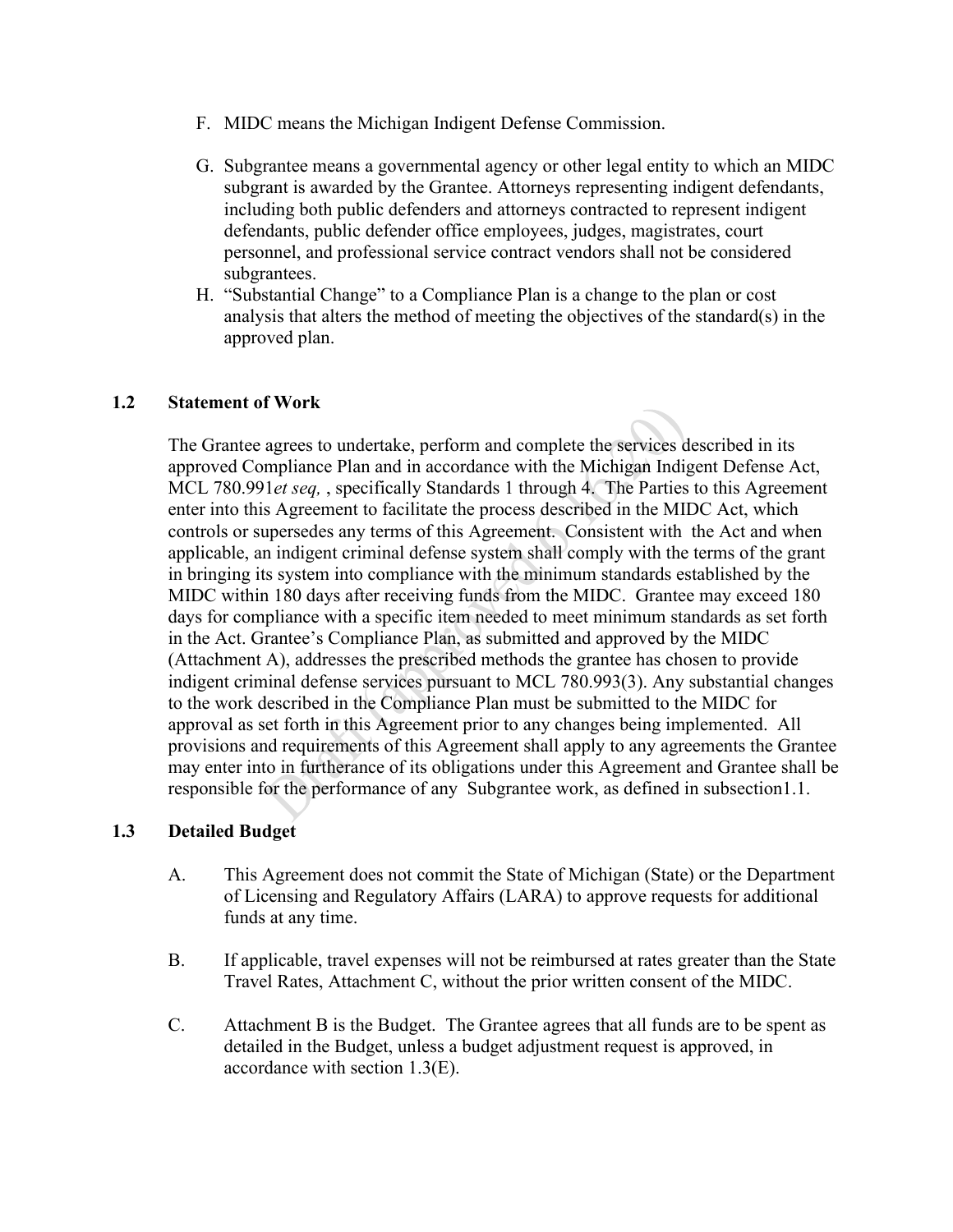- D. Grantee will maintain a restricted fund within their Local Chart of Accounts for the sole purpose of accounting for the expenses and revenue sources for operation of this grant and the local adult indigent defense system.
- E. All requests for a budget adjustment or substantial changes to the Grantee's Compliance Plan will be submitted quarterly with the Grantee's quarterly report. MIDC staff shall respond to a request in writing within 30 days of receipt.
	- 1) Budget adjustments less than or equal to 5% of the Budget Category total, including adjustments between Budget Categories, do not require approval by MIDC staff, but must be reported quarterly in the next financial status report.
	- 2) A Budget adjustment involving greater than 5% of the aggregate of all funding within a Budget Category requires prior written approval by MIDC Staff and must be reported to the MIDC as soon after the Grantee is aware of the necessity of the Budget adjustment and reported in the Grantee's quarterly report.
	- 3) Any substantial change to a Compliance Plan requires prior approval by MIDC staff and MIDC Commission.

## **1.4 Payment Schedule**

The maximum amount of grant assistance approved is  $\$ 

The Grantee must report and certify to Grantor by October 31st of each year the balance of any unexpended indigent defense grant funds from the prior fiscal year grant plus any interest earned on the advancement of the state grant funds in the previous fiscal year. Any funds from the previous fiscal year contained in an approved extension of the previous fiscal year's grant for projects that will be completed after September 30, 2020 will be carried over into the current fiscal year and shall not be considered unexpended funds, nor be included in the balance of unexpended funds. The current fiscal year indigent defense grant funds advanced will be reduced by the amount of unexpended funds from the prior fiscal year's grant by reducing the 2<sup>nd</sup> and 3rd disbursement equally.

An initial advance of 50% of the State Grant shall be made to the Grantee upon receipt by the Grantor of a signed Agreement. The Grantor shall make subsequent disbursements of 25% up to the total state grant amount in accordance with the following schedule:

Initial Advance of 50% of total grant – Within 15 days of receipt of executed agreement 25% disbursement – May 15, 2021 25% disbursement – August 14, 2021 (final payment).

The above schedule of disbursement of funds is contingent after receipt of quarterly reporting as addressed in this section and section 1.5 of this document. Any disputed matters shall not cause delay in remitting any disbursements or in issuing a grant contract and funds for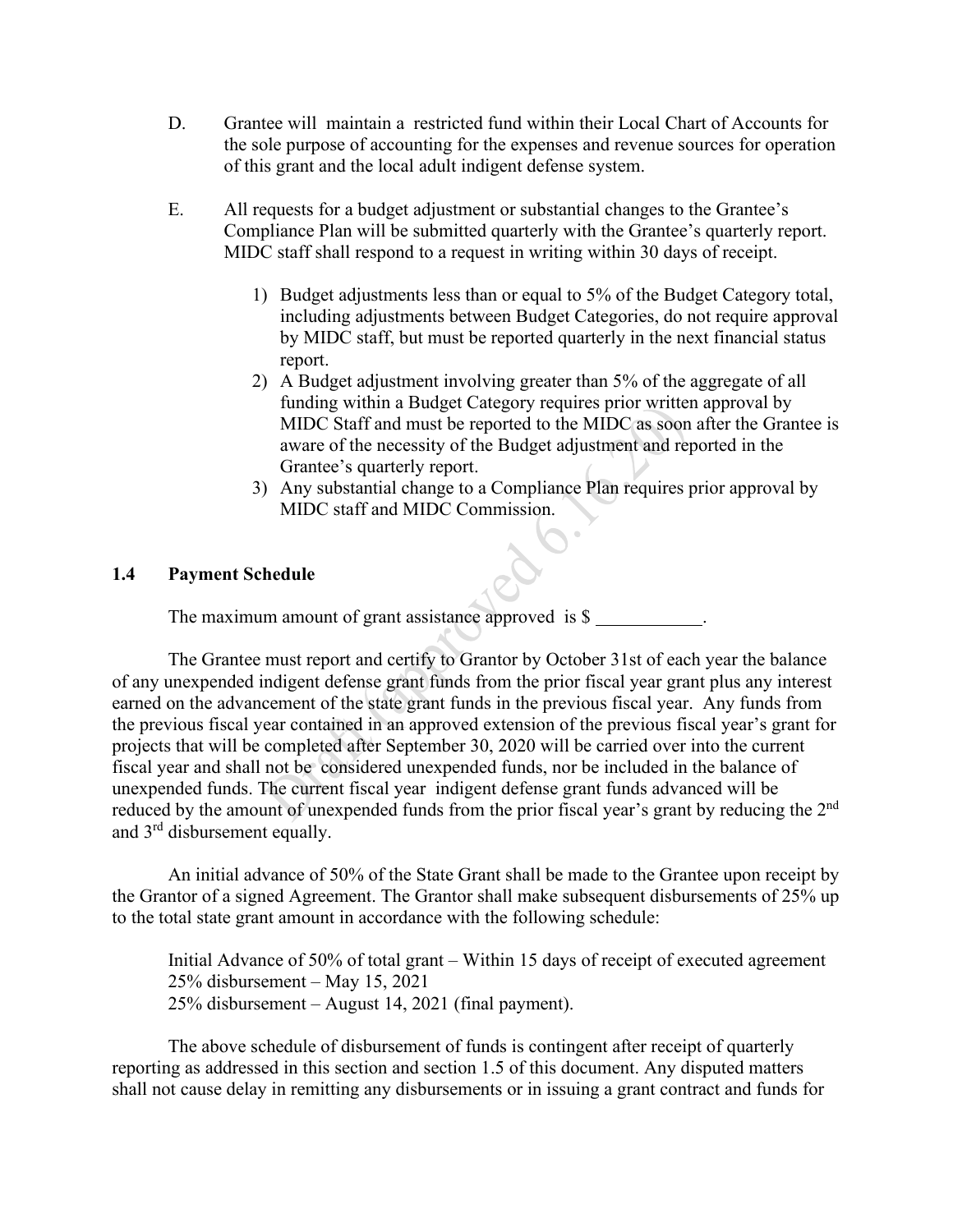the next fiscal year. Disputed matters shall be acted on independently from undisputed matters. The financial status report (FSR) report must be submitted on the form provided by the MIDC/LARA and indicate:

Grant funds received to date; Expenditures for the reporting period by budget category; Cumulative expenditures to date by budget category;

The quarterly FSR must be supported and accompanied by documentation of those grant funded expenditures incurred for the reporting period, including but not limited to:

- The general ledger for the restricted local indigent defense fund, including a detailed expenditure report with all expenditure detail within the budget categories, which must include documentation of payments to contract attorneys either by individual invoice or by report of payments made, by attorney;
- All invoices related to experts and investigators;
- All invoices related to construction;
- Personnel detail including full-time equivalency of any grant funded positions, including total compensation for that position;

Upon request, the Grantee shall provide the MIDC with additional documentation/verification of expenditures under the grant within 30 days of the making of the request. Any additional documentation/verification of expenditures shall not delay issuance of a grant contract or grant disbursements. Documentation of expenditures shall be maintained according to record retention policies for audit purposes in order to comply with this Agreement. Grantee will be held to the full contribution of the Local Share within the original one-year grant period.

The quarterly FSR as provided in Attachment D and standards compliance report as addressed in Section 1.5, shall be provided in accordance with the following schedule:

Initial FSR and compliance report for 10/1/20–12/31/20 – January 31, 2021 2nd FSR and compliance report for 1/1/21-3/31/21 – April 30, 2021  $3<sup>rd</sup> FSR$  and compliance report for  $4/1/21-6/30/21-$  July 31, 2021 Final FSR and compliance report for 7/1/21-9/30/21 – October 31,2021

# **1.5 Monitoring and Reporting Program Performance**

A. Monitoring. The Grantee shall monitor performance to assure that time schedules are being met and projected work is being accomplished.

B. Quarterly Reports. The Grantee shall submit to the Grantor quarterly progress reports on compliance with the Standards and participate in follow up and evaluation activities. Compliance reports include narrative responses containing a description of the Grantee's compliance with standards 1-4, identifying problems or delays, actual, real or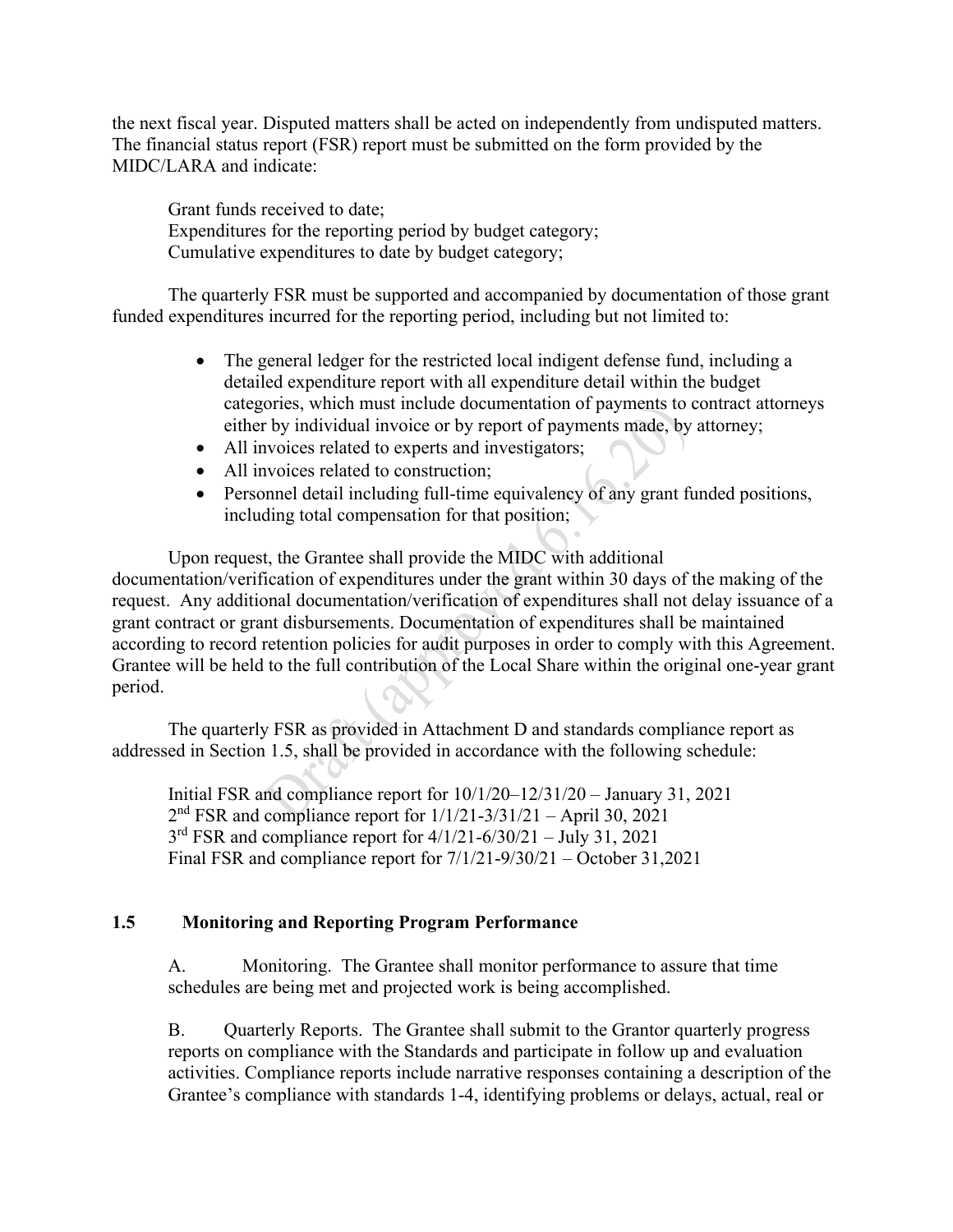anticipated and any significant deviation from the approved Compliance Plan. The grantee will use its best efforts to provide data relevant to assessing compliance as contained in the compliance reporting template requested by MIDC. If Grantee is unable to provide the information requested on the template, Grantee will demonstrate in writing the steps taken to assess what information is currently available and how to retrieve it. Grantee also agrees to work with MIDC Research staff to seek additional options or ideas for the collection and retrieval of this information.

Discharged City 10.20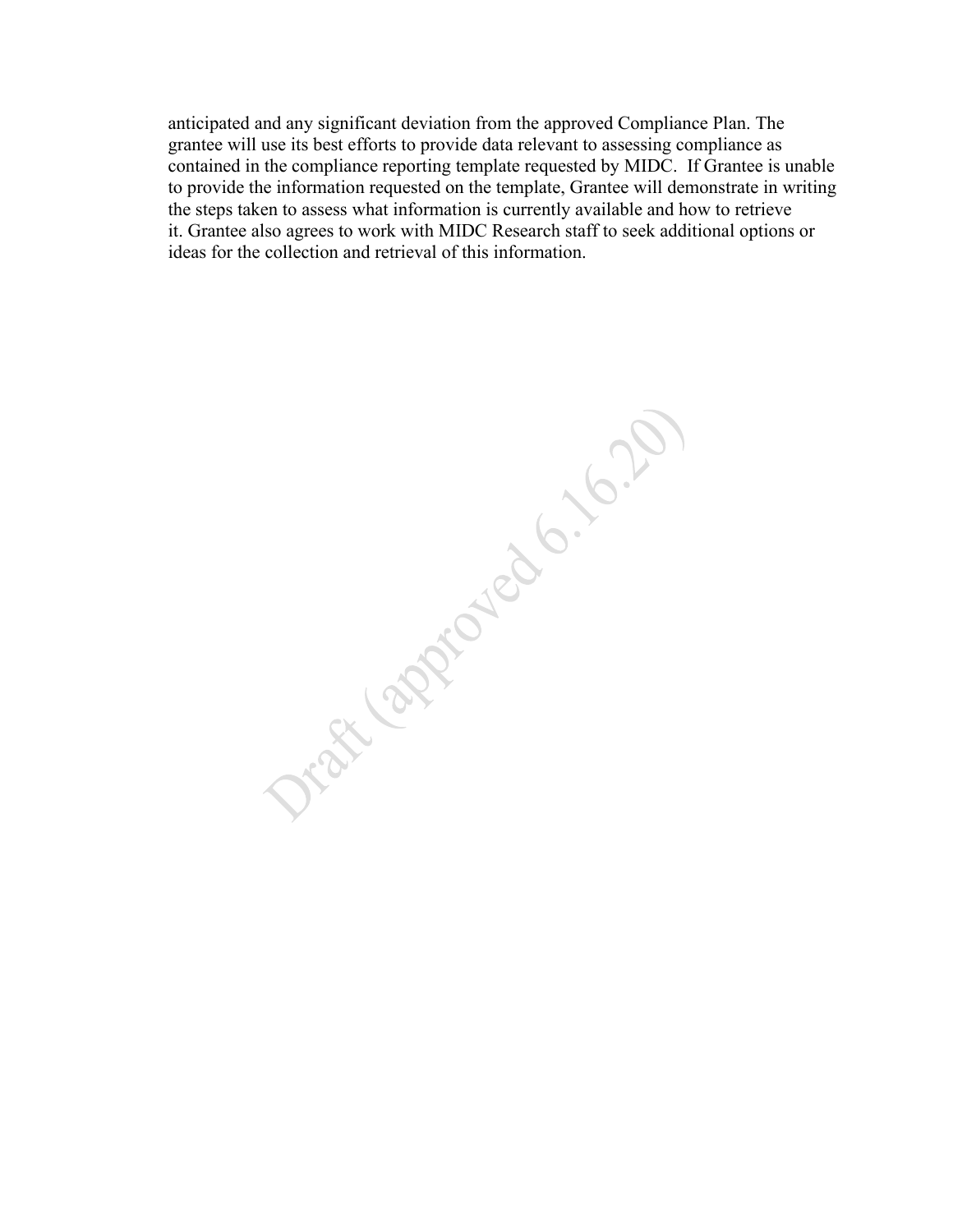## PART II - GENERAL PROVISIONS

## **2.1 Project Changes**

Grantee must obtain prior written approval for substantial changes to the compliance plan from the Grantor.

#### **2.2 Delegation**

 Grantee must notify the MIDC at least 90 calendar days before the proposed delegation with reasonable detail of subgrantee and the nature and scope of the activities delegated. If any obligations under this grant are delegated, Grantee must: (a) be the sole point of contact regarding all contractual project matters, including payment and charges for all Grant activities; (b) make all payments to the subgrantee; and (c) incorporate the terms and conditions contained in this Grant in any subgrant with a subgrantee. Grantee remains responsible for the completion of the Grant activities and compliance with the terms of this Grant.

#### **2.3 Program Income**

To the extent that it can be determined that interest was earned on advances of funds,such interest shall be recorded in the Grantee's restricted Indigent Defense fund and included in the quarterly FSRs. The grant award shall not be increased by the amount of interest earned. Any grant funds attributable to interest and not spent at the end of the grant period shall be returned to the State or included in future grant awards from the MIDC consistent with MCL 780.993(15), as amended 12/23/18.

#### **2.4 Share-in-savings**

The Grantor expects to share in any cost savings realized by the Grantee in proportion of the grant funds to the local share.

## **2.5 Purchase of Equipment**

The purchase of equipment must be made pursuant to the Grantee's established purchasing policy and if not specifically listed in the Budget, Attachment B, must have prior written approval of the Grantor. Equipment is defined as non-expendable personal property having a useful life of more than one year. Such equipment shall be retained by the Grantee unless otherwise specified at the time of approval.

#### **2.6 Accounting**

The Grantee must establish and maintain a restricted indigent defense fund in their local chart of accounts to record all transactions related to the indigent defense grant. The restricted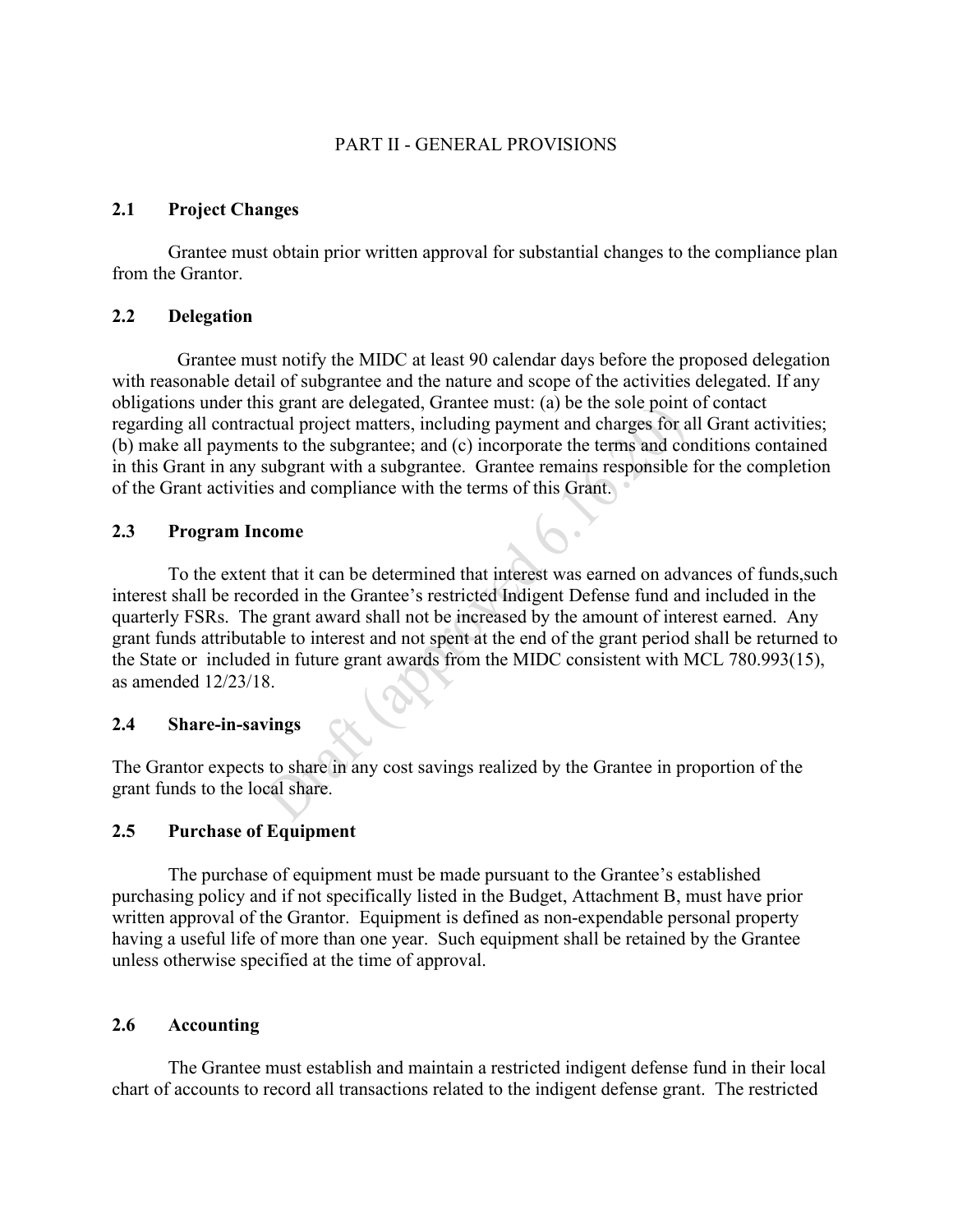fund will not lapse to the local general fund at the close of the Grantee's fiscal year. The Grantee shall adhere to the Generally Accepted Accounting Principles and shall maintain records which will allow, at a minimum, for the comparison of actual outlays with budgeted amounts. The Grantee's overall financial management system must ensure effective control over and accountability for all indigent defense funds received. Accounting records must be supported by source documentation of expenditures including, but not limited to, balance sheets, general ledgers, payroll documents, time sheets and invoices. The expenditure of state funds shall be reported by line item and compared to the Budget.

## **2.7 Records Maintenance, Inspection, Examination, and Audit**

The State or its designee may audit the Grantee and the restricted indigent defense fund account to verify compliance with this Grant. Grantee must retain, and provide to the State or its designee upon request, all financial and accounting records related to the Grant through the term of the Grant and for 7 years after the latter of termination, expiration, or final payment under this Grant or any extension ("Audit Period"). If an audit, litigation, or other action involving the records is initiated before the end of the Audit Period, Grantee must retain the records until all issues are resolved.

Within 10 calendar days of providing notice, the State and its authorized representatives or designees have the right to enter and inspect Grantee's premises or any other places where Grant activities are being performed, and examine, copy, and audit all records related to this Grant. Grantee must cooperate and provide reasonable assistance. If any financial errors have occured, the amount in error must be reflected as a credit or debit on subsequent disbursements until the amount is paid or refunded. Any remaining balance must be reported by the Grantee to the Grantor by October 31 of each year as required under the MIDC Act.

This Section applies to Grantee, any parent, affiliate, or subsidiary organization of Grantee, and any subgrantee that performs Grant activities in connection with this Grant.

# **2.8 Competitive Bidding**

The Grantee agrees that all procurement transactions involving the use of state funds shall be conducted in a manner that provides maximum open and free competition, consistent with Grantee's purchasing policies. Sole source contracts should be negotiated to the extent that such negotiation is possible. Attorney contracts, including managed assigned counsel contracts for representation of indigent or partially indigent defendants, are exempt from a competitive bid process, but must meet standard internal procurement policies, as applicable.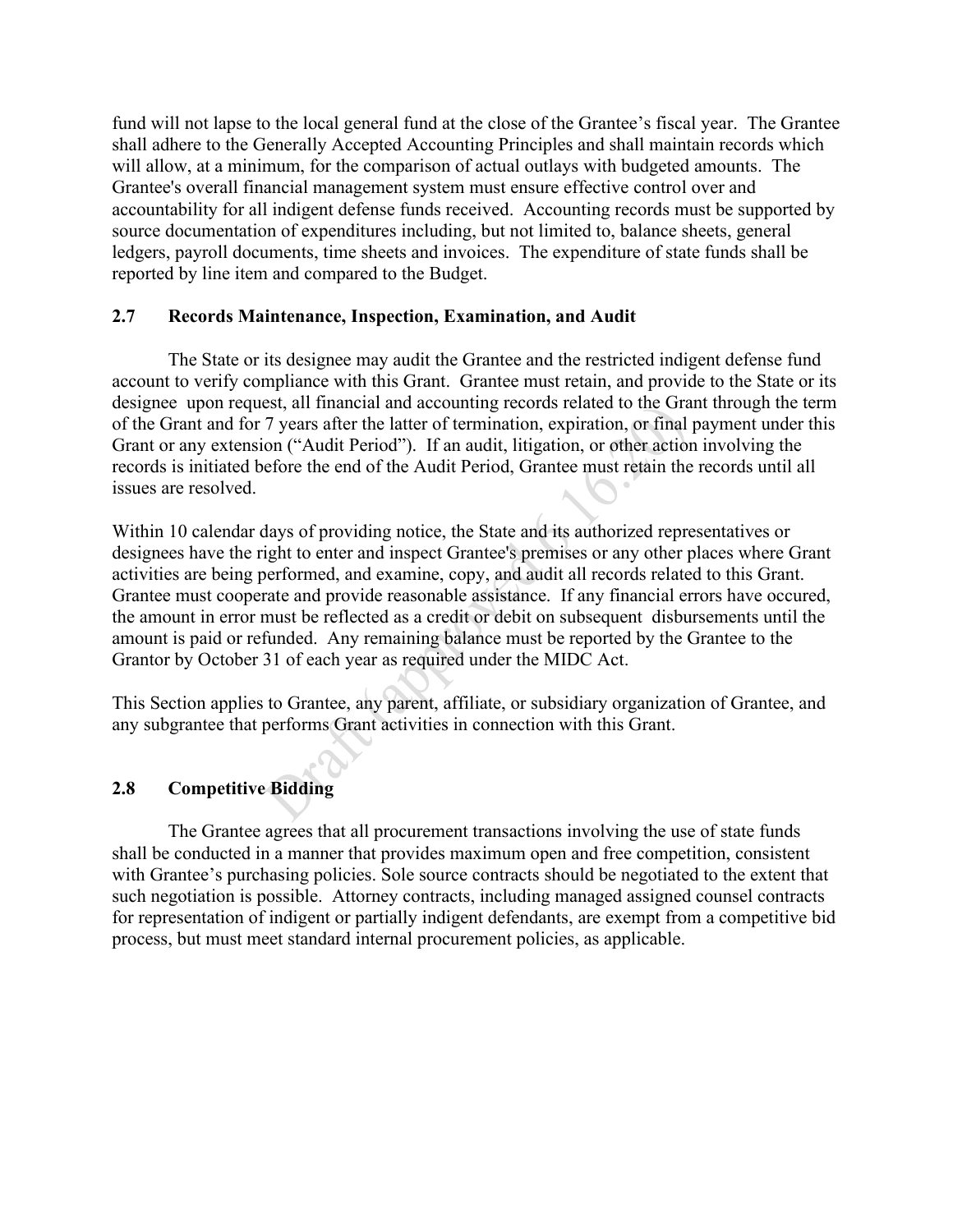# **3.0 Liability**

The State is not liable for any costs incurred by the Grantee before the start date or after the end date of this Agreement. Liability of the State is limited to the terms and conditions of this Agreement and the total grant amount.

# **3.1 Safety**

The Grantee, and all subgrantees are responsible for insuring that all precautions are exercised at all times for the protection of persons and property. Safety provisions of all Applicable Laws and building and construction codes shall be observed. The Grantee, and every subgrantee are responsible for compliance with all federal, state and local laws and regulations in any manner affecting the work or performance of this Agreement and shall at all times carefully observe and comply with all rules, ordinances, and regulations. The Grantee, and all subgrantees shall secure all necessary certificates and permits from municipal or other public authorities as may be required in connection with the performance of this Agreement.

# **3.2 Indemnification**

Each party to this grant must seek its own legal representation and bear its own legal costs; including judgments, in any litigation which may arise from the performance of this Grant and/or Agreement. It is specifically understood and agreed that neither party will indemnify the other party in any such litigation.

 $\mathcal{C}$ 

# **3.3 Failure to Comply and Termination**

- A. Failure to comply with duties and obligations under the grant program as set forth in Public Act 93 of 2013, as amended, is subject to the procedures contained in sections 15 and 17 of said Act.
- B. Termination for Convenience

The State may immediately terminate this Grant in whole or in part without penalty and for any reason, including but not limited to, appropriation or budget shortfalls. If the State terminates this Grant for convenience, the State will pay all reasonable costs, for State approved Grant responsibilities. If parties cannot agree to the cost to be paid by the State, the parties shall attempt to resolve the dispute by mediation pursuant to MCL 780.995. The Grantee's duty to comply with MIDC standards is limited to funding covering the cost of compliance as set forth in section 17 of Public Act 93 of 2013, as amended.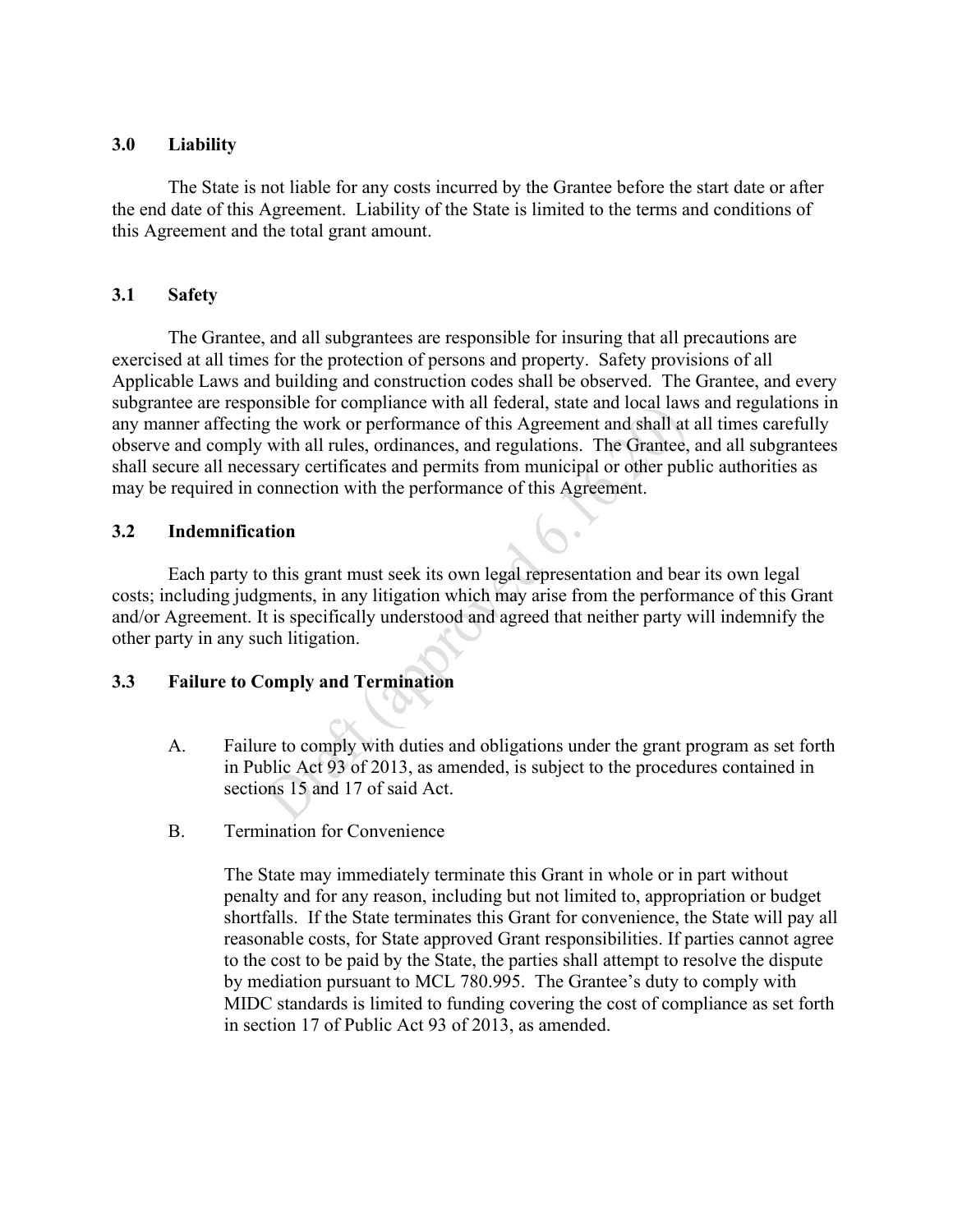# **3.4 Conflicts and Ethics**

Grantee will uphold high ethical standards and is prohibited from: (a) holding or acquiring an interest that would conflict with this Grant; (b) doing anything that creates an appearance of impropriety with respect to the award or performance of the Grant; (c) attempting to influence or appearing to influence any State employee by the direct or indirect offer of anything of value; or (d) paying or agreeing to pay any person, other than employees and consultants working for Grantee, any consideration contingent upon the award of the Grant. Grantee must immediately notify the State of any violation or potential violation of this Section. This Section applies to Grantee, any parent, affiliate, or subsidiary organization of Grantee, and any subgrantee that performs Grant activities in connection with this Grant.

# **3.5 Non-Discrimination**

Under the Elliott-Larsen Civil Rights Act, 1976 PA 453, MCL 37.2101 to 37.2804, and the Persons with Disabilities Civil Rights Act, 1976 PA 220, MCL 37.1101, et seq., Grantee and its subgrantees agree not to discriminate against an employee or applicant for employment with respect to hire, tenure, terms, conditions, or privileges of employment, or a matter directly or indirectly related to employment, because of race, color, religion, national origin, age, sex, height, weight, marital status, partisan considerations, or a disability or genetic information that is unrelated to the person's ability to perform the duties of a particular job or position. Breach of this covenant is a material breach of this Grant.

# **3.6 Unfair Labor Practices**

Under MCL 423.324, the State may void any Grant with a Grantee or subgrantee who appears on the Unfair Labor Practice register compiled under MCL 423.322.

# **3.7 Force Majeure**

Neither party will be in breach of this Grant because of any failure arising from any disaster or acts of god that are beyond their control and without their fault or negligence. Each party will use commercially reasonable efforts to resume performance. Grantee will not be relieved of a breach or delay caused by its subgrantees except where the Commission determines that an unforeseeable condition prohibits timely compliance pursuant to MCL 780.993, Sec. 13(11).

## **4.0 Certification Regarding Debarment**

The Grantee certifies, by signature to this Agreement, that neither it nor its principals are presently debarred, suspended, proposed for debarment, declared ineligible, or voluntarily excluded from participation in this Agreement by any federal or State department or agency. If the Grantee is unable to certify to any portion of this statement, the Grantee shall attach an explanation to this Agreement.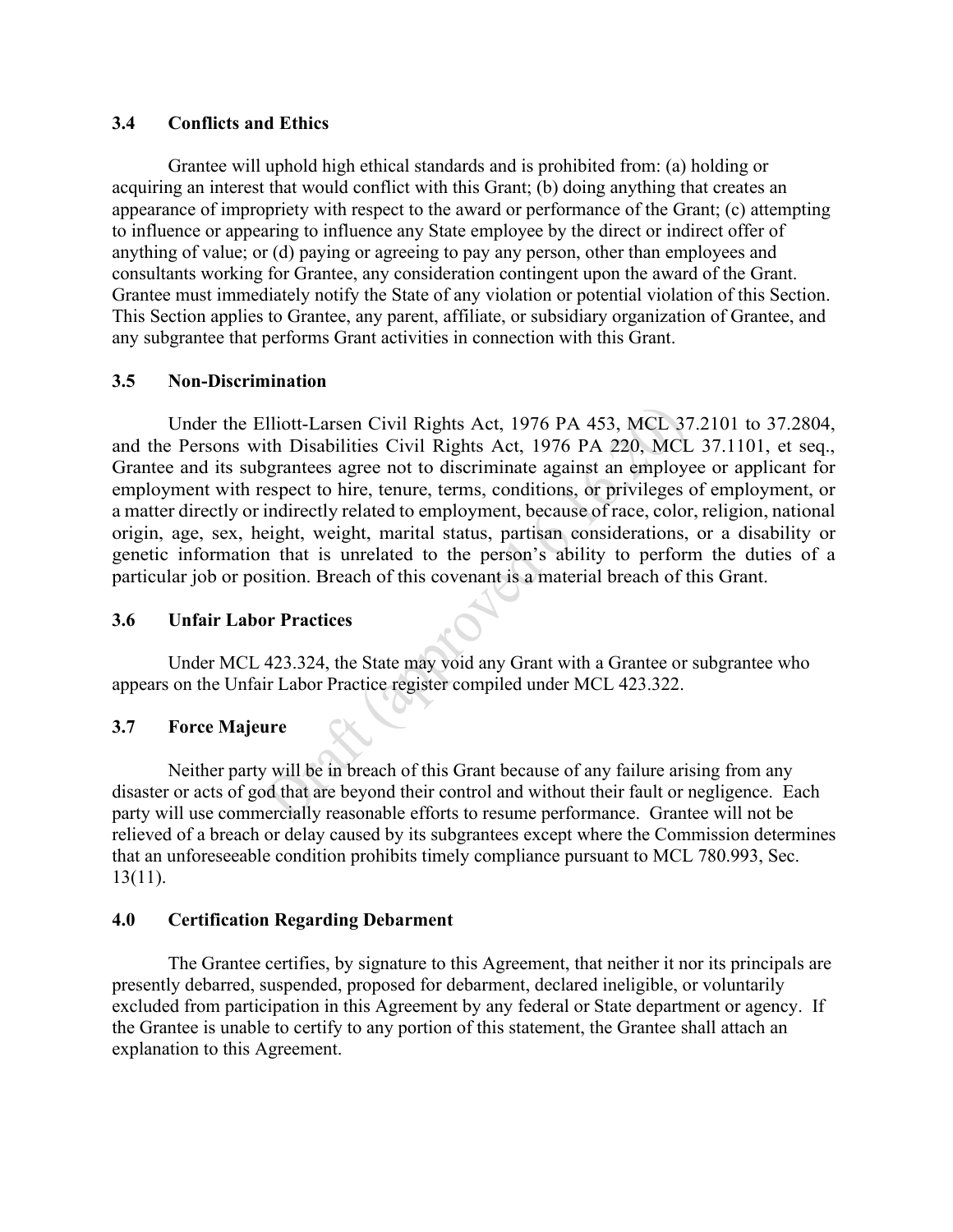# **4.1 Illegal Influence**

The Grantee certifies, to the best of his or her knowledge and belief that:

- A. No federal appropriated funds have been paid nor will be paid, by or on behalf of the Grantee, to any person for influencing or attempting to influence an officer or employee of any agency, a member of Congress, an officer or employee of Congress, or an employee of a member of Congress in connection with the awarding of any federal contract, the making of any federal grant, the making of any federal loan, the entering into of any cooperative agreement, and the extension, continuation, renewal, amendment, or modification of any federal contract, grant, loan or cooperative agreement.
- B. If any funds other than federal appropriated funds have been paid or will be paid to any person for influencing or attempting to influence an officer or employee of any agency, a member of Congress, an officer or employee of Congress, or an employee of a member of Congress in connection with this grant, the Grantee shall complete and submit Standard Form-LLL, "Disclosure Form to Report Lobbying," in accordance with its instructions.
- C. The Grantee shall require that the language of this certification be included in the award documents for all grants or subcontracts and that all subrecipients shall certify and disclose accordingly.

The State has relied upon this certification as a material representation. Submission of this certification is a prerequisite for entering into this Agreement imposed by 31 USC § 1352. Any person who fails to file the required certification shall be subject to a civil penalty of not less than \$10,000 and not more than \$100,000 for each such failure.

The Grantee certifies, to the best of his or her knowledge and belief that no state funds have been paid nor will be paid, by or on behalf of the Grantee, to any person for influencing or attempting to influence an officer or employee of any State agency, a member of the Legislature, or an employee of a member of the Legislature in connection with the awarding of any state contract, the making of any state grant, the making of any state loan, the entering into of any cooperative agreement, and the extension, continuation, renewal, amendment, or modification of any state contract, grant, loan or cooperative agreement.

# **4.2 Governing Law**

This Grant is governed, construed, and enforced in accordance with Michigan law, excluding choice-of-law principles, and all claims relating to or arising out of this Grant are governed by Michigan law, excluding choice-of-law principles. Any dispute arising from this Grant must be resolved as outlined in Sec. 15 of PA93 of 2013, as amended.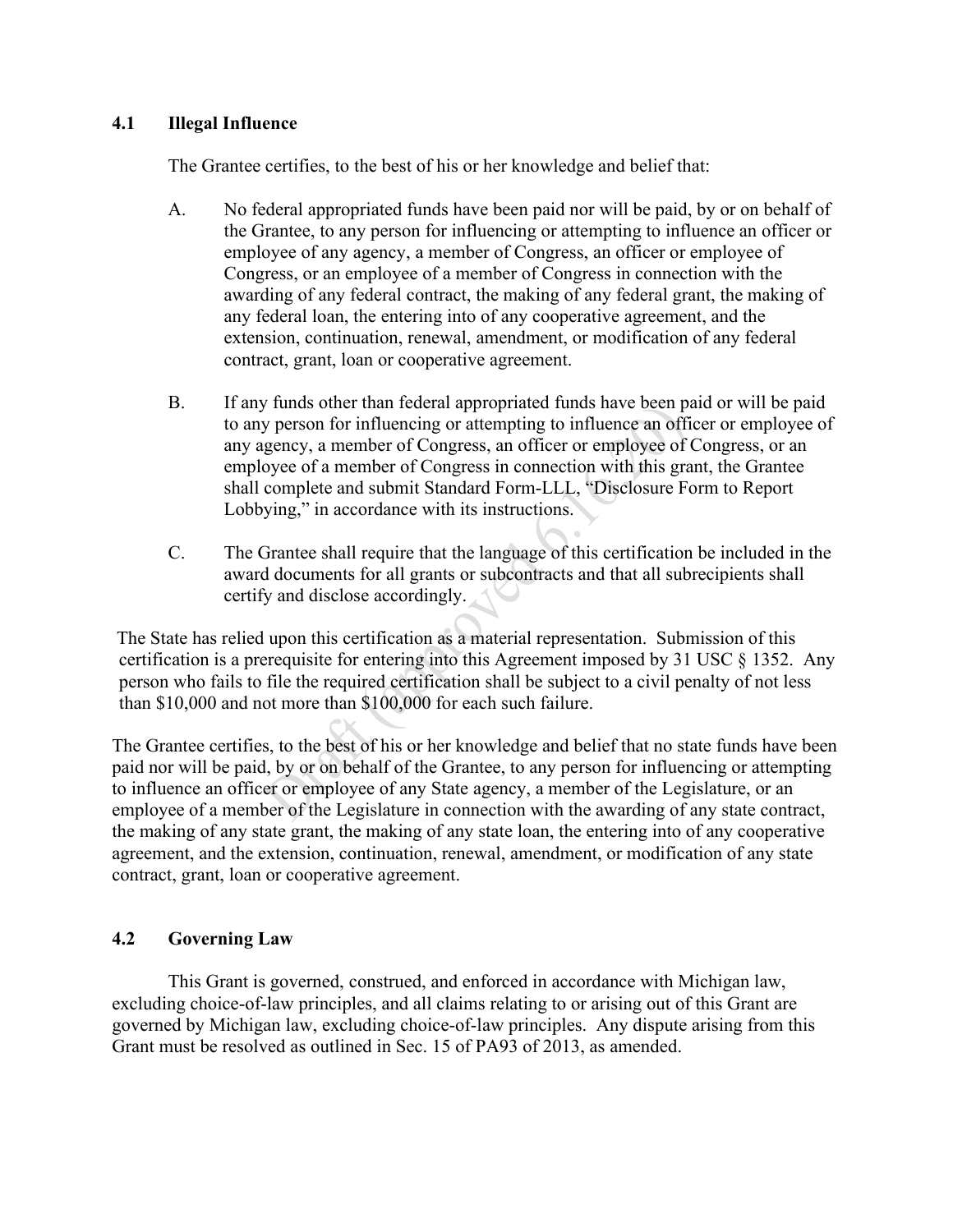# **4.3 Disclosure of Litigation, or Other Proceeding**

Grantee must notify the State within 14 calendar days of receiving notice of any litigation, investigation, arbitration, or other proceeding (collectively, "Proceeding") that arises during the term of the Grant against a public defender office, an attorney employed by a public defender office, or an attorney contracted to perform indigent defense functions funded by the Grantee that involves: (a) a criminal Proceeding; (b) a civil Proceeding involving a claim that, after consideration of Grantee's insurance coverages, would adversely affect Grantee's viability; (c) a civil Proceeding involving a governmental or public entity's claim or written allegation of fraud related to performance of the Grant; or (d) a Proceeding challenging any license that an attorney practicing on behalf of a public defender office or an attorney practicing pursuant to a contract to perform indigent defense functions for the Grantee is required to possess in order to perform under this Grant.

## **4.4 Assignment**

Grantee may not assign this Grant to any other party without the prior approval of the State. Upon notice to Grantee, the State, in its sole discretion, may assign in whole or in part, its rights or responsibilities under this Grant to any other party. If the State determines that a novation of the Grant to a third party is necessary, Grantee will agree to the novation, provide all necessary documentation and signatures, and continue to perform, with the third party, its obligations under the Grant.

# **4.5 Entire Grant and Modification**

This Grant is the entire agreement and replaces all previous agreements between the parties for the Grant activities. Pursuant to the MIDC Act, the MIDC shall promulgate policies necessary to carry out its powers and duties. The MIDC may also provide guides, instructions, informational pamphlets for the purpose of providing guidance and information with regard to the Grant and MIDC policies. This Grant Agreement supersedes all terms of MIDC policies, guides, instructions, informational pamphlets and any other explanatory material that is in conflict with the Grant Agreement. This Grant may not be amended except by a signed written agreement between the parties.

# **4.6 Grantee Relationship**

Grantee assumes all rights, obligations and liabilities set forth in this Grant. Grantee, its employees, and agents will not be considered employees of the State. No partnership or joint venture relationship is created by virtue of this Grant. Grantee, and not the State, is responsible for the payment of wages, benefits and taxes of Grantee's employees. Prior performance does not modify Grantee's status as an independent Grantee.

## **4.7 Dispute Resolution**

The parties will endeavor to resolve any Grant dispute in accordance with section 15 of Public Act 93 of 2013. The dispute will be referred to the parties' respective representatives or